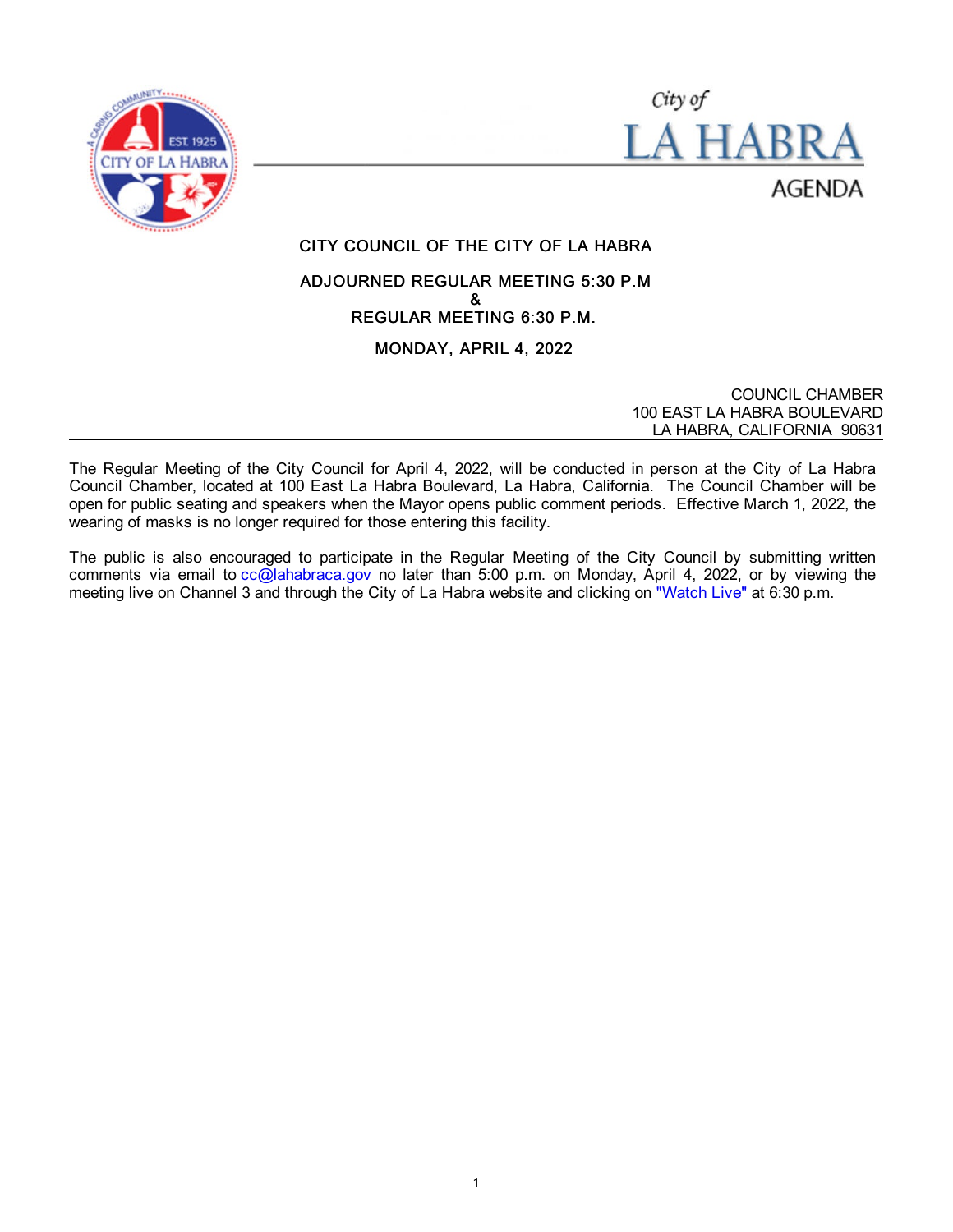# ADJOURNED REGULAR MEETING 5:30 P.M.: Canceled

REGULAR MEETING 6:30 P.M.:

CALL TO ORDER: Council Chamber

INVOCATION: City Attorney Jones

PLEDGE OF ALLEGIANCE: Councilmember Espinoza

ROLL CALL: Mayor Medrano Mayor Pro Tem Gomez Councilmember Espinoza Councilmember Nigsarian Councilmember Simonian

# CLOSED SESSION ANNOUNCEMENT:

# PROCLAMATIONS/PRESENTATIONS:

- 1. PROCLAIM APRIL 2022 AS DMV/DONATE LIFE MONTH IN THE CITY OF LA HABRA
- 2. PROCLAIM APRIL 16, 2022, AS EARTH DAY/ARBOR DAY IN THE CITY OF LA HABRA
- 3. PROCLAIM APRIL 10 16, 2022 AS NATIONAL ANIMAL CONTROL OFFICER APPRECIATION WEEK IN THE CITY OF LA HABRA
- 4. PROCLAIM APRIL 10 16, 2022 NATIONAL PUBLIC SAFETY TELECOMMUNICATIONS WEEK IN THE CITY OF LA HABRA
- 5. PROCLAIM APRIL 2022 AS SEXUAL ASSAULT AWARENESS MONTH IN THE CITY OF LA HABRA
- 6. PROCLAIM MAY 5, 2022, AS A DAY SET APART FOR THE ANNUAL MAYOR'S PRAYER BREAKFAST IN RECOGNITION OF THE NATIONAL DAY OF PRAYER

PUBLIC COMMENTS: When addressing the La Habra City Council, please complete a Speaker's Card before leaving the Council Chamber.

General Public Comments shall be received at the beginning of the governing body meeting and limited to three (3) minutes per individual, with a total time limit of 30 minutes for all public comments, unless otherwise modified by the Mayor or Chair. Speaking time may not be granted and/or loaned to another individual for purposes of extending available speaking time, and comments must be kept brief, non-repetitive, and professional in nature.

The general Public Comment portion of the meeting allows the public to address any item of City business not appearing on the scheduled agenda. Per Government Code Section 54954.3(a), such comments shall not be responded to by the governing body during the meeting.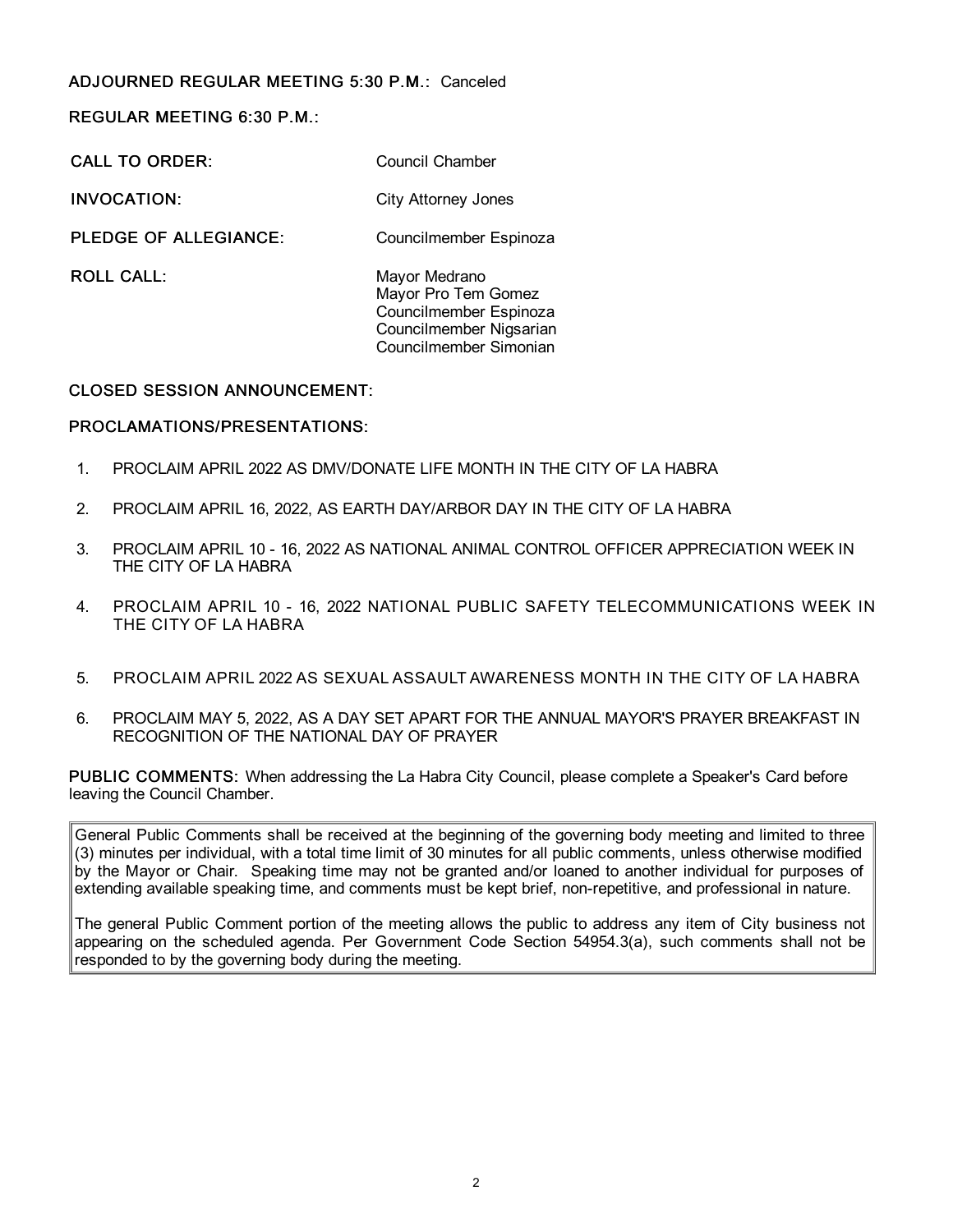#### CONSENT CALENDAR:

All matters on Consent Calendar are considered to be routine and will be enacted by one motion unless a Councilmember, City staff member, or member of the audience requests separate action or removal of an item. Removed items will be considered following the Consent Calendar portion of this agenda. Public comment shall be limited to three (3) minutes per individual, with a total time limit of 30 minutes per item that has been removed for separate discussion, unless otherwise modified by the Mayor. Speaking time may not be granted and/or loaned to another individual for purposes of extending available speaking time, and comments must be kept brief, non-repetitive, and professional in nature.

- 1. PROCEDURAL WAIVER: Waive reading in full of resolutions and ordinances and approval and adoption of same by reading title only.
- 2. APPROVE CITY COUNCIL OF THE CITY OF LA HABRA MEETING MINUTES

That the City Council approve the City Council of the City of La Habra Meeting Minutes of March 15, 2022.

3. APPROVE DENIAL OF LIABILITY CLAIM OF INTERNS EXCHANGE OF THE AUTOMOBILE CLUB (AAA)

That the City Council deny the claim of Interns Exchange of the Automobile Club (AAA) in order to set a definite six-month Statute of Limitations date.

4. APPROVE DENIAL OF LIABILITY CLAIM OF MAURO RUIZ FOR PROPERTY DAMAGE

That the City Council deny the claim of Mr. Mauro Ruiz in order to set a definite six-month Statute of Limitations date.

5. APPROVE THE CITY'S EARTHQUAKE INSURANCE POLICY RENEWAL FOR A ONE-YEAR TERM FROM APRIL 19, 2022, THROUGH APRIL 19, 2023

That the City Council authorize the City Manager to place the City's primary earthquake policy with Landmark American Insurance Company at a policy limit of \$5 million and assign excess coverage of \$73.06 million to Everest Indemnity, QBE Specialty Insurance, and General Security Insurance for a one-year term from April 19, 2022, through April 19, 2023.

6. APPROVE AMENDMENT NO. 1 TO THE VISTA COMMUNITY CLINIC (VCC): THE GARY CENTER LEASE AGREEMENT

That the City Council approve and authorize the City Manager to execute Amendment No. 1 to the VCC: The Gary Center Lease Agreement in the amount of \$1.00 per year, for use of the City-owned property at 350 South Hillcrest Street.

7. APPROVE A RESOLUTION REAFFIRMING THE REQUIRED FINDINGS TO CONTINUE TO ALLOW REMOTE CITY COUNCIL MEETINGS AS REQUIRED BY AB 361

That the City Council: A. Receive this report; and,

B. APPROVE AND ADOPT RESOLUTION NO. ENTITLED: A RESOLUTION OF THE CITY COUNCIL OF THE CITY OF LA HABRA, CALIFORNIA, MAKING THE LEGALLY REQUIRED FINDINGS TO CONTINUE TO AUTHORIZE THE CONDUCT OF REMOTE "TELEPHONIC" MEETINGS DURING THE STATE OF EMERGENCY.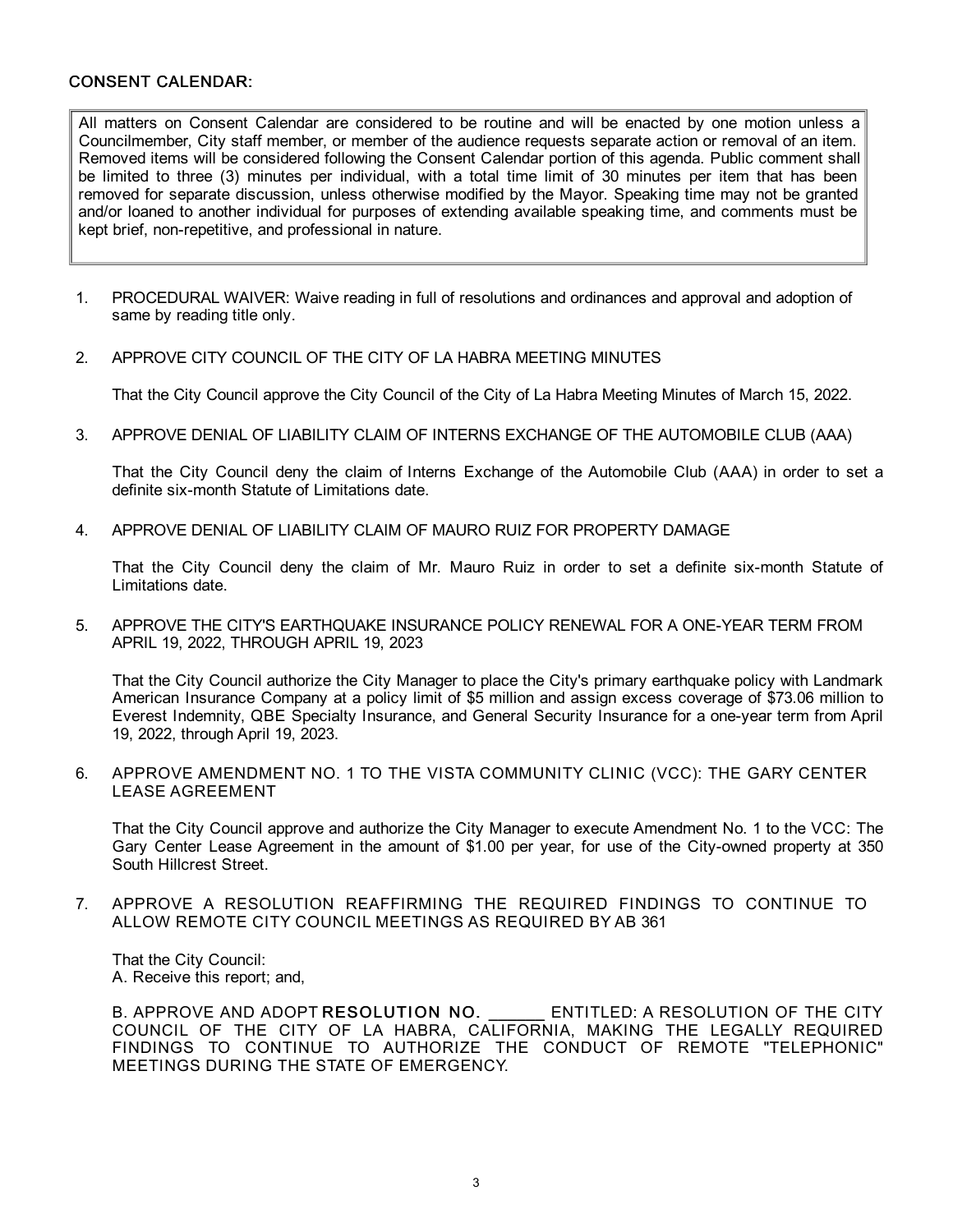#### 8. APPROVE A THREE-YEAR LEASE AGREEMENT WITH TPx COMMUNICATIONS (TPx) FOR TELECOMMUNICATION SERVICES

That the City Council approve and authorize the City Manager to execute a three-year agreement in the amount of \$18,000 per year with TPx for telecommunication services.

#### 9. APPROVE THE LA HABRA CITRUS FAIR TEMPORARY CIVIC EVENT SIGNAGE

That the City Council approve temporary signage for the La Habra Citrus Fair at the southeast corner of La Habra Boulevard, and Euclid Street and at the northwest corner of La Habra Boulevard and Harbor Boulevard; subject to the final designs and specifications meeting parameters established by the Director of Community and Economic Development.

10. APPROVE ENROLLMENT IN CALIFORNIA'S LOW-INCOME HOUSEHOLD WATER ASSISTANCE PROGRAM AND EXECUTION OF AN AGREEMENT WITH HORNE, LLP FOR FUNDING DISBURSEMENT

That the City Council:

A. Approve and authorize staff to enroll the City in California's Low-Income Household Water Assistance Program (LIHWAP), and

B. Approve and authorize the City Manager to execute an agreement with HORNE, LLP to serve as a third party funds disbursement partner for the California Department of Community Services and Development (CSD).

11. WARRANTS: APPROVE NOS. 00133670 THROUGH 00133875 TOTALING \$1,961,739.01

Approve Nos. 00133670 through 00133875 totaling \$1,961,739.01.

# CONSENT CALENDAR ITEMS REMOVED FOR SEPARATE DISCUSSION:

PUBLIC HEARINGS: None at this time.

# CONSIDERATION ITEMS:

Any member of the audience may request to address the La Habra City Council on any Consideration Item, prior to the La Habra City Council taking a final vote on the item. Public comment shall be limited to three (3) minutes per individual, with a total time limit of 30 minutes per Consideration Item, unless otherwise modified by the Mayor or Chair. Speaking time may not be granted and/or loaned to another individual for purposes of extending available speaking time, and comments must be kept brief, non-repetitive, and professional in nature.

1. CONSIDER THE FISCAL YEAR 2022-2023 (FY2022-23) CITY OF LA HABRA LEGISLATIVE PLATFORM

That the City Council adopt the proposed FY2022-23 City of La Habra Legislative Platform and authorize staff to prepare letters of support or opposition to legislative bills for the Mayor's signature, as needed and in accordance with the Legislative Platform.